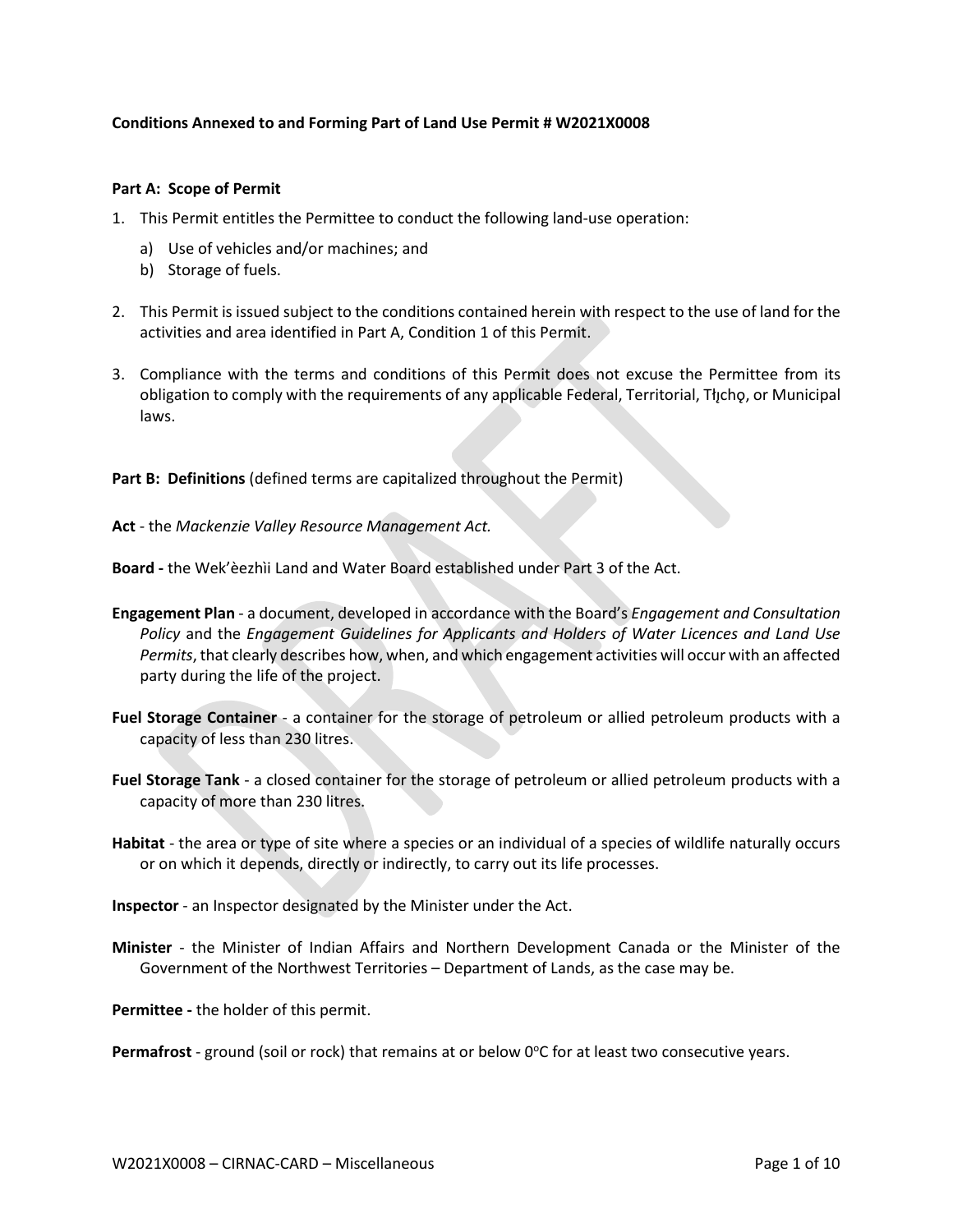- **Secondary Containment** containment that prevents liquids that leak from Fuel Storage Tanks or containers from reaching outside the containment area and includes double-walled Tanks, piping, liners, and impermeable barriers.
- **Spill Contingency Plan** a document, developed in accordance with Aboriginal Affairs and Northern Development Canada's *Guidelines for Spill Contingency Planning* that describes the set of procedures to be implemented to minimize the effects of a spill.
- **Safety Data Sheet**  a technical document, typically written by the manufacturer or supplier of a chemical, that provides information about the hazards associated with the product, advice about safe handling and storage, and emergency response procedures.
- **Toxic Material** any substance that enters or may enter the environment in a quantity or concentration or under conditions such that it:
	- a) Has or may have an immediate or long-term harmful effect on the environment or its biological diversity;
	- b) Constitutes or may constitute a danger to the environment on which life depends; or
	- c) Constitutes or may constitute a danger in Canada to human life or health.
- **Waste -** any garbage, debris, chemical, or Toxic Material to be used, stored, disposed of, or handled on land, and also as defined in section 51 of the Act**.**
- **Waste Management Plan** a document, developed in accordance with the Board's Guidelines for Developing a Waste Management Plan, that describes the methods of Waste management from Waste generation to final disposal.
- **Watercourse** a natural body of flowing or standing water or an area occupied by water during part of the year, and includes streams, springs, swamps and gulches but does not include groundwater.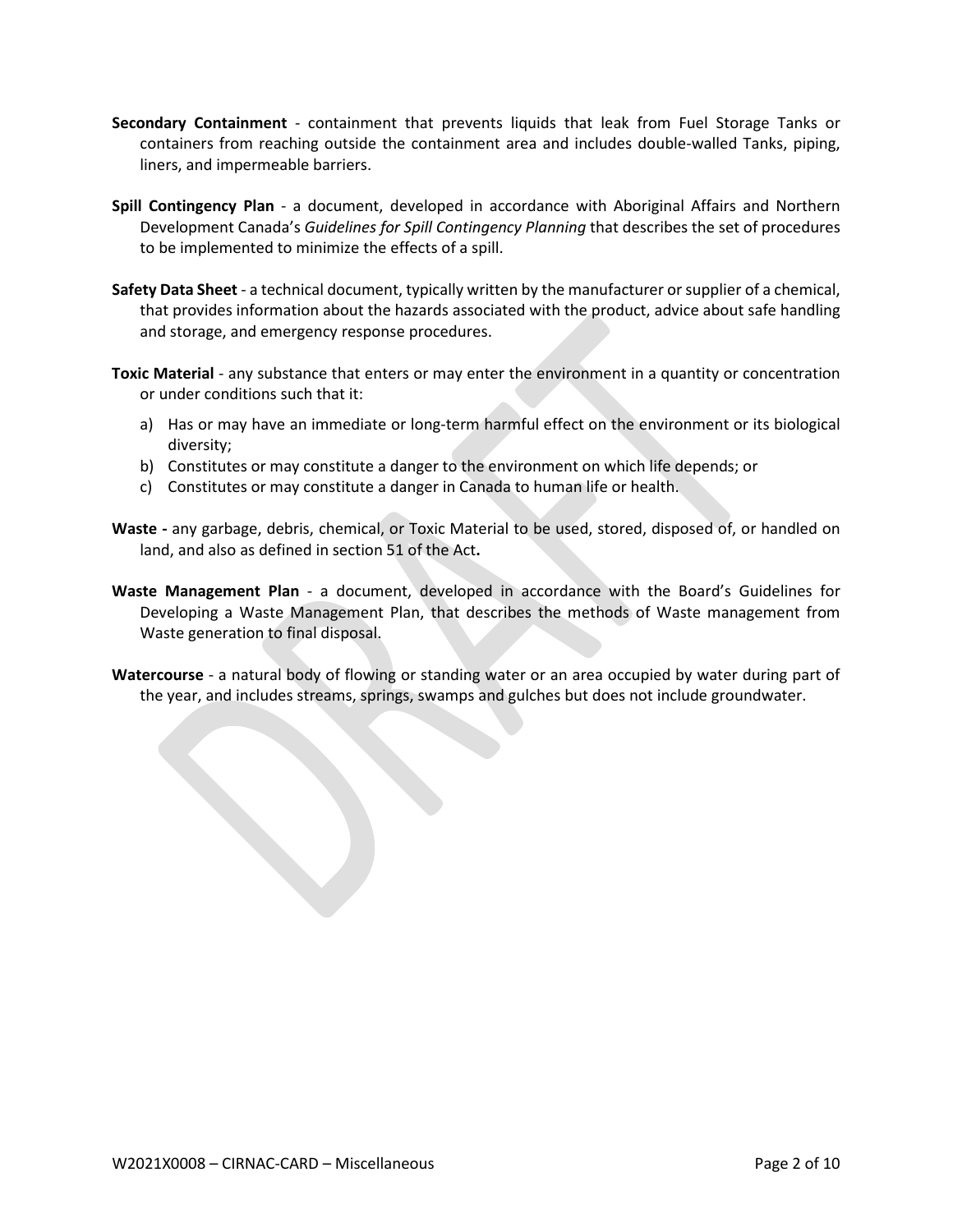Part C: Conditions Applying to All Activities (headings correspond to subsection 26(1) of the Mackenzie Valley Land Use Regulations)

|    | <b>Condition</b>                                                                                                                                                                                                                                                                                                                                                               | Category                                                  |
|----|--------------------------------------------------------------------------------------------------------------------------------------------------------------------------------------------------------------------------------------------------------------------------------------------------------------------------------------------------------------------------------|-----------------------------------------------------------|
|    | $26(1)(a)$ Location and Area                                                                                                                                                                                                                                                                                                                                                   |                                                           |
| 1. | The Permittee shall only conduct this land-use<br>operation on lands designated in the<br>application.                                                                                                                                                                                                                                                                         | <b>LOCATION OF ACTIVITIES</b>                             |
| 2. | The Permittee shall use existing lines or roads.                                                                                                                                                                                                                                                                                                                               | <b>EXISTING LINES/ROADS</b>                               |
|    | $26(1)(b)$ Time                                                                                                                                                                                                                                                                                                                                                                |                                                           |
| 3. | At least 48 hours prior to the initial<br>commencement of the land-use operation, the<br>Permittee's Field Supervisor shall notify the<br>Board and contact an Inspector at (867) 669-<br>2442.                                                                                                                                                                                | <b>INITIAL NOTIFICATION - CONTACT</b><br><b>INSPECTOR</b> |
| 4. | At least 48 hours prior to commencement of<br>the land-use operation, the Permittee shall<br>provide the following information, in writing, to<br>the Board and an Inspector:<br>the name(s) of the person(s) in charge of<br>a)<br>the field operation;<br>alternates; and<br>b)<br>all methods for contacting the above<br>c)<br>person(s).                                  | <b>IDENTIFY AGENT</b>                                     |
| 5. | At least ten days prior to the completion of the<br>land-use operation, the Permittee shall advise<br>an Inspector of:<br>the plan for removal or storage of<br>a)<br>equipment and materials;<br>when final cleanup and reclamation of the<br>b)<br>land used will be completed; and<br>when the Final Plan will be submitted.<br>C)<br>$26(1)(c)$ Type and Size of Equipment | <b>REPORTS BEFORE</b><br><b>FINAL REMOVAL</b>             |
|    |                                                                                                                                                                                                                                                                                                                                                                                |                                                           |
| 6. | The Permittee shall only use equipment of a<br>similar type, size, and number to that listed in<br>the complete application.                                                                                                                                                                                                                                                   | USE APPROVED EQUIPMENT                                    |
|    | 26(1)(d) Methods and Techniques                                                                                                                                                                                                                                                                                                                                                |                                                           |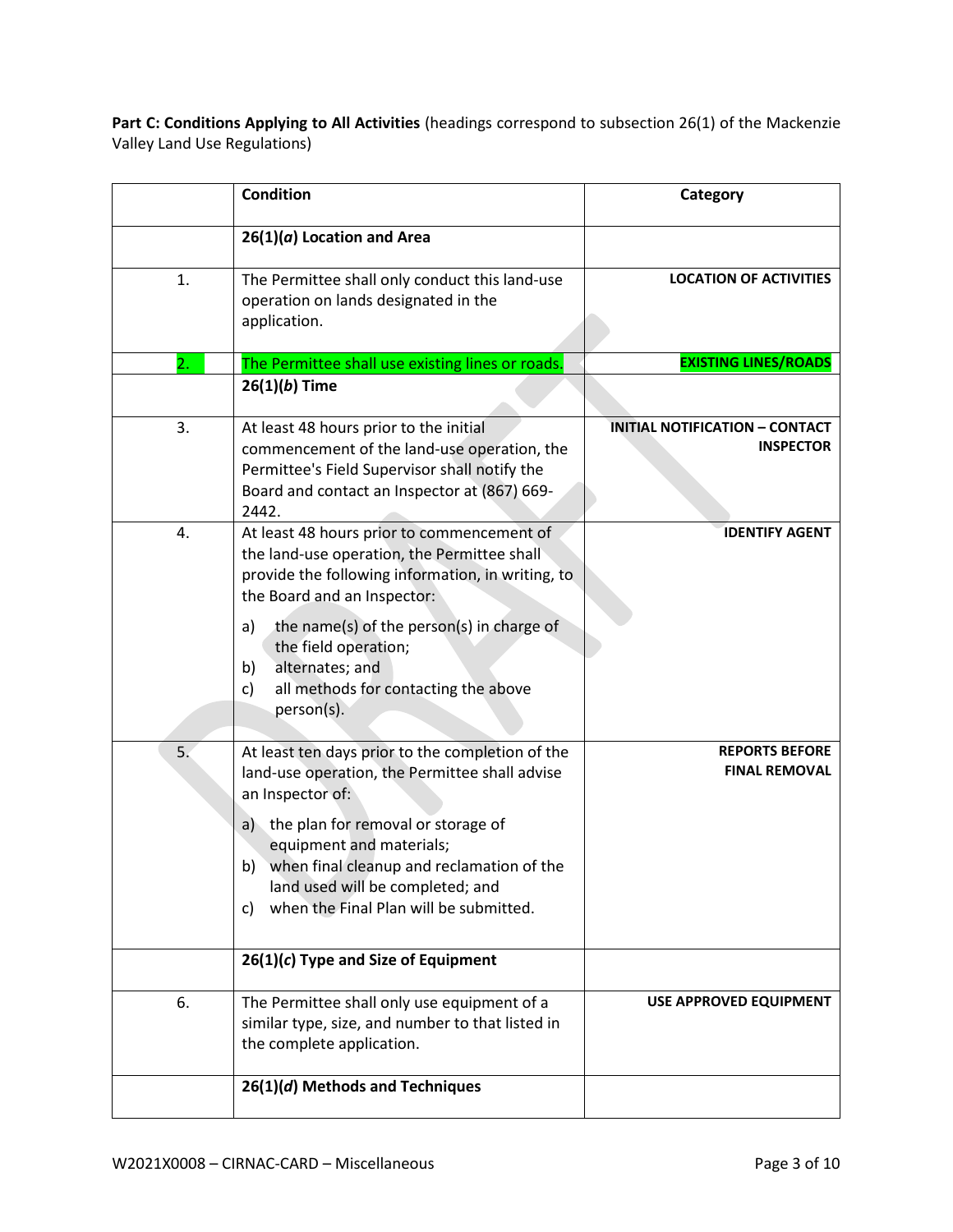| 7.  | Prior to the movement of any vehicle that         | <b>DETOURS AND CROSSINGS</b>   |
|-----|---------------------------------------------------|--------------------------------|
|     | exerts pressure on the ground in excess of 35     |                                |
|     | kPa, the Permittee shall scout proposed lines     |                                |
|     | and routes to select the best location for        |                                |
|     | crossing streams and avoiding terrain obstacles.  |                                |
|     |                                                   |                                |
| 8.  | The Permittee shall not erect camps or store      | <b>STORAGE ON ICE</b>          |
|     | material, other than that required for            |                                |
|     | immediate use, on the ice surface of a            |                                |
|     | Watercourse.                                      |                                |
|     |                                                   |                                |
|     | 26(1)(e) Type, Location, Capacity, and            |                                |
|     | <b>Operation of All Facilities</b>                |                                |
| 9.  | The Permittee shall ensure that the land use      | <b>CLEAN WORK AREA</b>         |
|     | area is kept clean at all times.                  |                                |
|     |                                                   |                                |
|     | 26(1)(f) Control or Prevention of Ponding of      |                                |
|     | Water, Flooding, Erosion, Slides, and             |                                |
|     | <b>Subsidence of Land</b>                         |                                |
|     |                                                   |                                |
| 10. | The Permittee shall insulate the ground surface   | PERMAFROST PROTECTION          |
|     | beneath all structures associated with this land- |                                |
|     | use operation to prevent:                         |                                |
|     | any vegetation present from being<br>a)           |                                |
|     | removed;                                          |                                |
|     | the melting of Permafrost; and<br>b)              |                                |
|     | the ground settling and/or eroding.<br>C)         |                                |
| 11. | The land-use operation shall not cause            | <b>NATURAL DRAINAGE</b>        |
|     | obstruction to any natural drainage.              |                                |
|     |                                                   |                                |
| 12. | The Permittee shall install and maintain          | PROGRESSIVE EROSION CONTROL    |
|     | suitable erosion control structures as the land-  |                                |
|     | use operation progresses.                         |                                |
|     |                                                   |                                |
| 13. | The Permittee shall apply appropriate             | <b>REPAIR</b>                  |
|     | mitigation at the first sign of erosion.          | <b>EROSION</b>                 |
|     |                                                   |                                |
| 14. | The Permittee shall only conduct off-road         | <b>OFF-ROAD VEHICLE TRAVEL</b> |
|     | vehicle travel on snow-covered surfaces.          |                                |
|     |                                                   |                                |
| 15. | The Permittee shall prepare the site in such a    | PREVENTION OF RUTTING          |
|     | manner as to prevent rutting or gouging of the    |                                |
|     | ground surface.                                   |                                |
|     |                                                   |                                |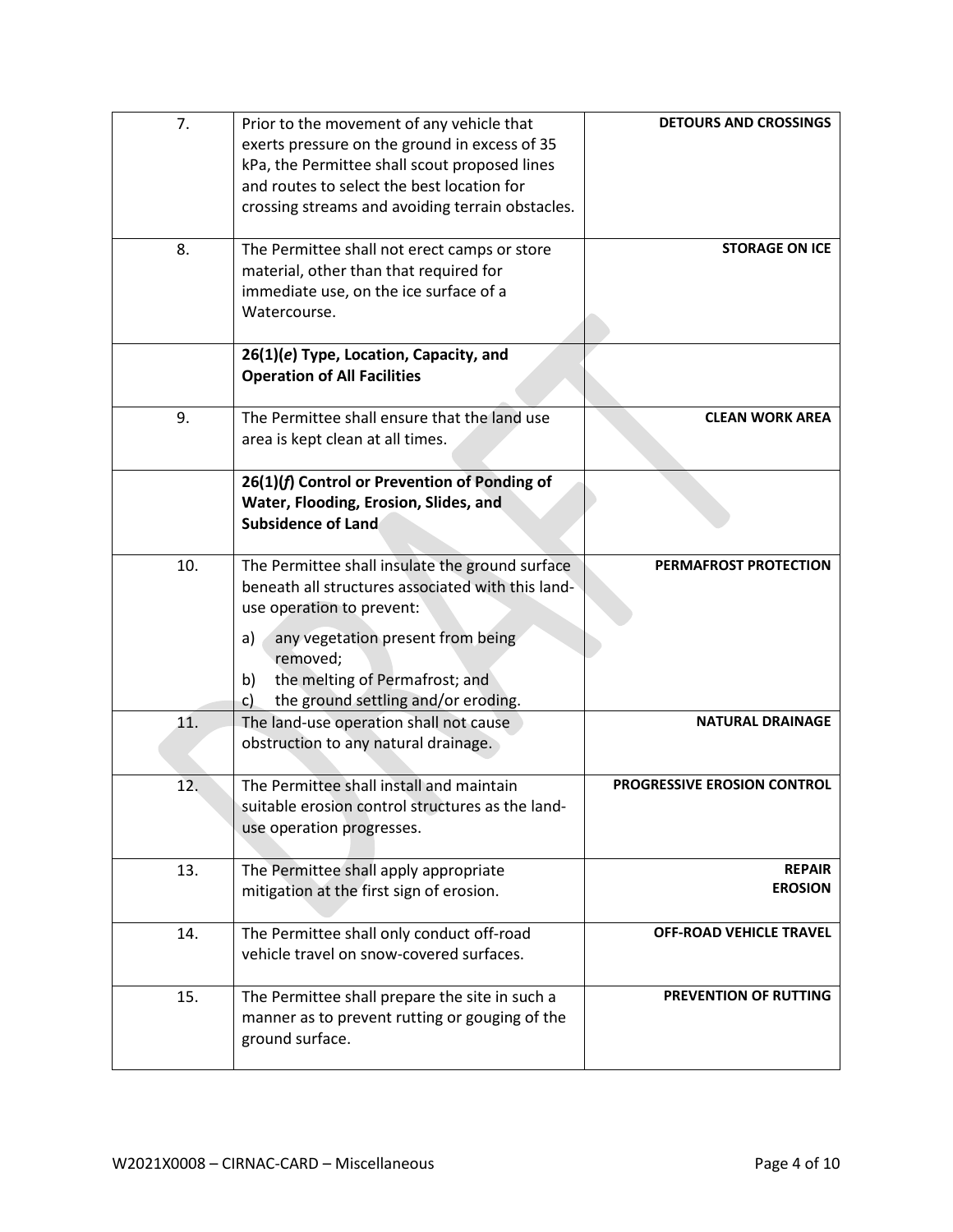| 16. | The Permittee shall suspend overland travel of<br>equipment or vehicles at the first sign of rutting<br>or gouging.                                                                                                                                                                                                                              | <b>SUSPEND OVERLAND TRAVEL</b>                        |
|-----|--------------------------------------------------------------------------------------------------------------------------------------------------------------------------------------------------------------------------------------------------------------------------------------------------------------------------------------------------|-------------------------------------------------------|
| 17. | The Permittee shall not move any equipment or<br>vehicles unless the ground surface is in a state<br>capable of fully supporting the equipment or<br>vehicles without rutting or gouging.                                                                                                                                                        | <b>VEHICLE MOVEMENT FREEZE-UP</b>                     |
| 18. | The Permittee shall use temporary bridges or<br>dry fording when crossing streams.                                                                                                                                                                                                                                                               | <b>DRY FORDING</b>                                    |
| 19. | The Permittee shall not remove vegetation or<br>operate heavy equipment within 100 metres of<br>the Ordinary High-Water Mark of any<br>Watercourse.                                                                                                                                                                                              | <b>EQUIPMENT: WATERCOURSE</b><br><b>BUFFER</b>        |
| 20. | The Permittee shall not excavate land within<br>100 metres of the Ordinary High-Water Mark of<br>any Watercourse, unless otherwise authorized<br>in writing by an Inspector.                                                                                                                                                                     | <b>EXCAVATION SETBACK</b>                             |
|     | 26(1)(g) Use, Storage, Handling, and Ultimate<br><b>Disposal of Any Chemical or Toxic Material</b>                                                                                                                                                                                                                                               |                                                       |
| 21. | At least seven days prior to the use of any<br>chemicals that were not identified in the<br>complete application, the Safety Data Sheets<br>must be provided to the Board and an<br>Inspector.                                                                                                                                                   | <b>CHEMICALS</b>                                      |
| 22. | The Permittee shall dispose of all Toxic Material<br>as described in the approved Waste<br>Management Plan.                                                                                                                                                                                                                                      | <b>WASTE CHEMICAL DISPOSAL</b>                        |
| 23. | Option 1:<br>The Permittee shall dispose of all combustible<br>Waste petroleum products by removal to an<br>approved disposal facility.                                                                                                                                                                                                          | <b>WASTE PETROLEUM DISPOSAL</b>                       |
| 24. | The Permittee shall provide written notification<br>to the Board and Inspector a minimum of 10<br>days prior to the initial deposit of Waste,<br>demonstrating that the licenced disposal facility<br>has agreed to accept the Waste and has the<br>capacity to receive the volumes of Waste<br>requested.<br>26(1)(h) Wildlife and Fish Habitat | <b>NOTIFICATION OF SOLID WASTE</b><br><b>DISPOSAL</b> |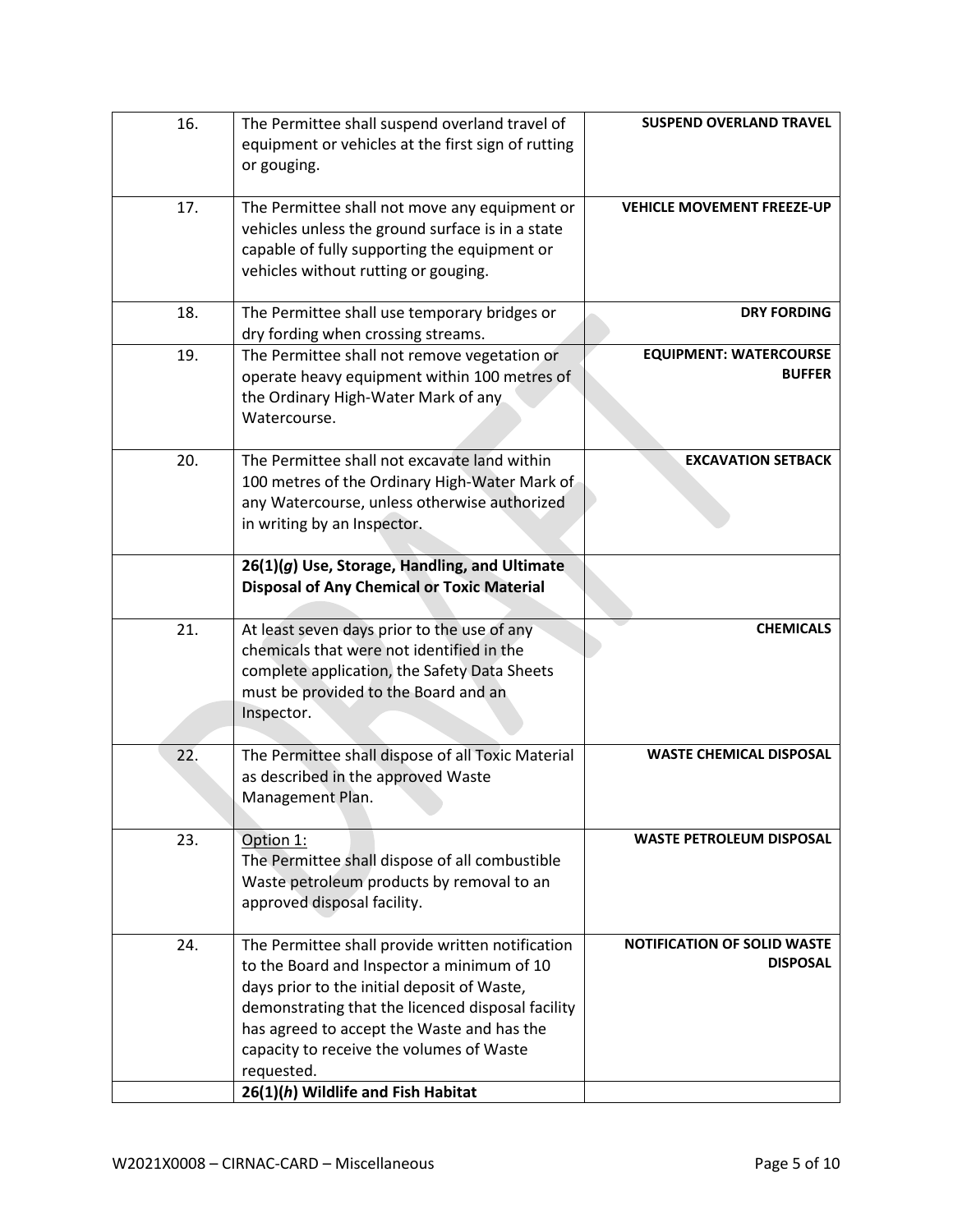| 25.                       | The Permittee shall take all reasonable<br>measures to prevent damage to wildlife and<br>fish Habitat during this land-use operation.                                                                                                                                                                                                                           | <b>HABITAT DAMAGE</b>           |
|---------------------------|-----------------------------------------------------------------------------------------------------------------------------------------------------------------------------------------------------------------------------------------------------------------------------------------------------------------------------------------------------------------|---------------------------------|
|                           | 26(1)(i) Storage, Handling, and Disposal of<br><b>Refuse or Sewage</b>                                                                                                                                                                                                                                                                                          |                                 |
| 26.                       | The Permittee shall dispose of all Waste as<br>described in the Waste Management Plan,<br>once approved, and shall annually review the<br>plan and make any necessary revisions to<br>reflect changes in operations, technology,<br>chemicals, or fuels, or as directed by the Board.<br>Revisions to the plan shall be submitted to the<br>Board for approval. | <b>WASTE MANAGEMENT</b>         |
| 27.                       | The Permittee shall keep all garbage and debris<br>in a secure container until disposal.                                                                                                                                                                                                                                                                        | <b>GARBAGE CONTAINER</b>        |
|                           | 26(1)(j) Protection of Historical,<br><b>Archaeological, and Burial Sites</b>                                                                                                                                                                                                                                                                                   |                                 |
| 28.                       | The Permittee shall not operate any vehicle or<br>equipment within 150 metres of a known or<br>suspected historical or archaeological site or<br>burial ground.                                                                                                                                                                                                 | <b>ARCHAEOLOGICAL BUFFER</b>    |
| 29.                       | The Permittee shall not knowingly remove,<br>disturb, or displace any archaeological<br>specimen or site.                                                                                                                                                                                                                                                       | <b>SITE DISTURBANCE</b>         |
| 30.                       | The Permittee shall, where a suspected<br>archaeological or historical site, or burial<br>ground is discovered:                                                                                                                                                                                                                                                 | SITE DISCOVERY AND NOTIFICATION |
|                           | immediately suspend operations on the<br>a)<br>site; and<br>notify the Board at (867) 765-4592 or an<br>b)<br>Inspector at (867) 669-2442, and the<br>Prince of Wales Northern Heritage Centre<br>at 767-9347 ext. 71251 or ext. 71255.                                                                                                                         |                                 |
|                           | 26(1)(k) Objects and Places of Recreational,<br><b>Scenic, and Ecological Value</b>                                                                                                                                                                                                                                                                             |                                 |
| Intentionally left blank. |                                                                                                                                                                                                                                                                                                                                                                 |                                 |
|                           | 26(1)(/) Security Deposit                                                                                                                                                                                                                                                                                                                                       |                                 |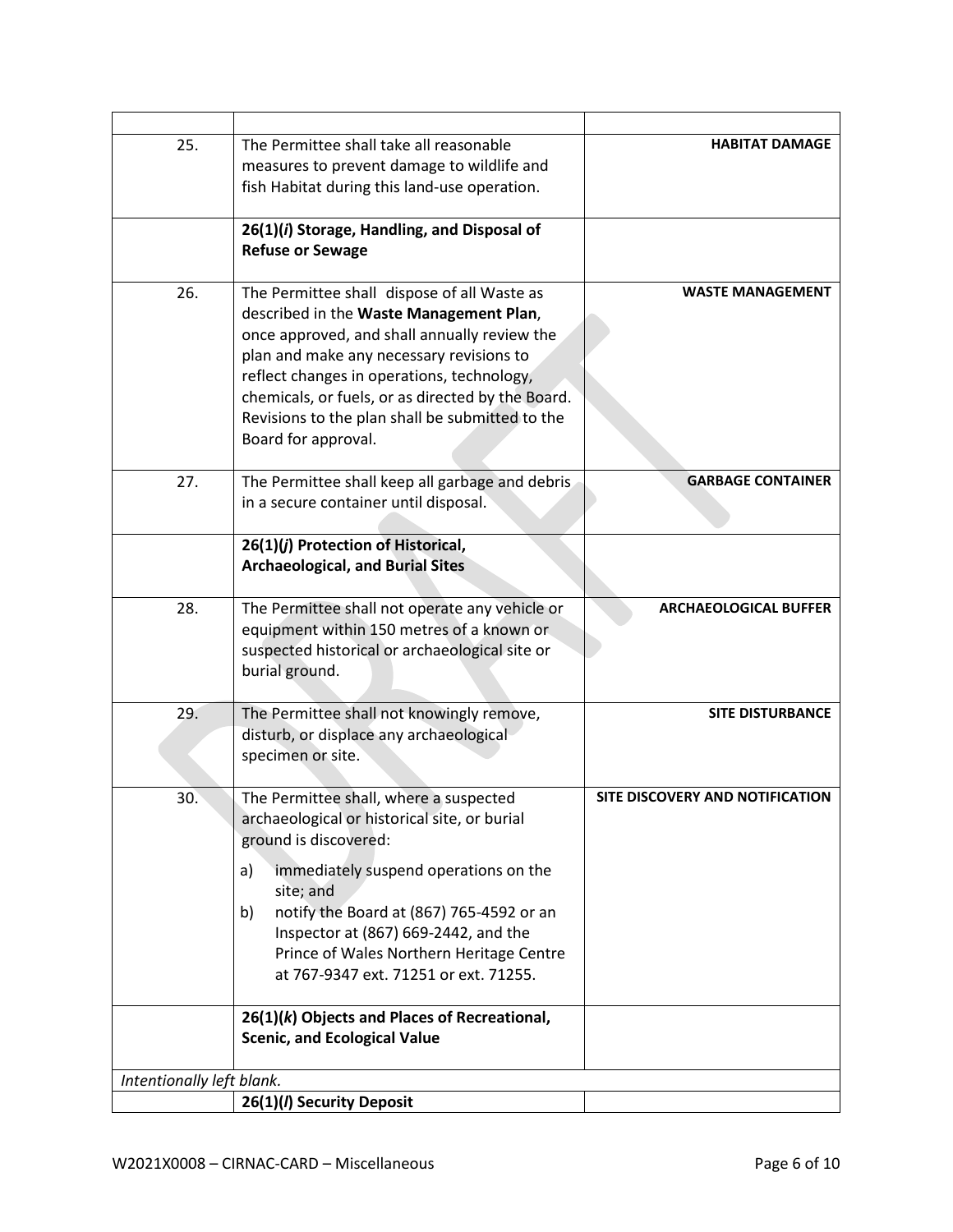| 31. | All costs to remediate the area under this<br>Permit are the responsibility of the Permittee.                                                                                                                    | <b>RESPONSIBILITY FOR REMEDIATION</b><br><b>COSTS</b> |
|-----|------------------------------------------------------------------------------------------------------------------------------------------------------------------------------------------------------------------|-------------------------------------------------------|
|     | 26(1)(m) Fuel Storage                                                                                                                                                                                            |                                                       |
| 32. | The Permittee shall:                                                                                                                                                                                             | <b>REPAIR LEAKS</b>                                   |
|     | examine all Fuel Storage Containers and<br>a)<br>Tank for leaks; and<br>repair all leaks immediately.<br>b)                                                                                                      |                                                       |
| 33. | The Permittee shall place Fuel Storage<br>Containers and or Tanks a minimum of 100<br>metres from the Ordinary High-Water Mark of<br>any Watercourse, unless otherwise authorized<br>in writing by an Inspector. | <b>FUEL STORAGE SETBACK</b>                           |
| 34. | The Permittee shall ensure that all fuel caches<br>have adequate Secondary Containment.                                                                                                                          | <b>FUEL CACHE SECONDARY</b><br><b>CONTAINMENT</b>     |
| 35. | The Permittee shall set up all refueling points<br>with Secondary Containment.                                                                                                                                   | <b>SECONDARY CONTAINMENT -</b><br><b>REFUELING</b>    |
| 36. | The Permittee shall not allow petroleum<br>products to spread to surrounding lands or<br>Watercourses.                                                                                                           | <b>FUEL CONTAINMENT</b>                               |
| 37. | The Permittee shall locate mobile fuel facilities<br>on land when the facilities are stationary for<br>more than 12 hours.                                                                                       | <b>FUEL ON LAND</b>                                   |
| 38. | The Permittee shall mark all Fuel Storage<br><b>Containers and Tanks with the Permittee's</b><br>name.                                                                                                           | <b>MARK CONTAINERS AND TANKS</b>                      |
| 39. | The Permittee shall mark all stationary fuel<br>caches and fuel storage facilities with flags,<br>posts, or similar devices so that they are at all<br>times plainly visible to local vehicle travel.            | <b>MARK FUEL LOCATION</b>                             |
| 40. | The Permittee shall have a maximum of 1230<br>litres of fuel stored on the land use site at any<br>time, unless otherwise approved by the Board.                                                                 | <b>MAXIMUM FUEL ON SITE</b>                           |
| 41. | Within ten days of the establishment of any<br>fuel cache, the Permittee shall report the<br>location and quantity of the cache in writing to<br>the Board and an Inspector.                                     | <b>REPORT FUEL LOCATION</b>                           |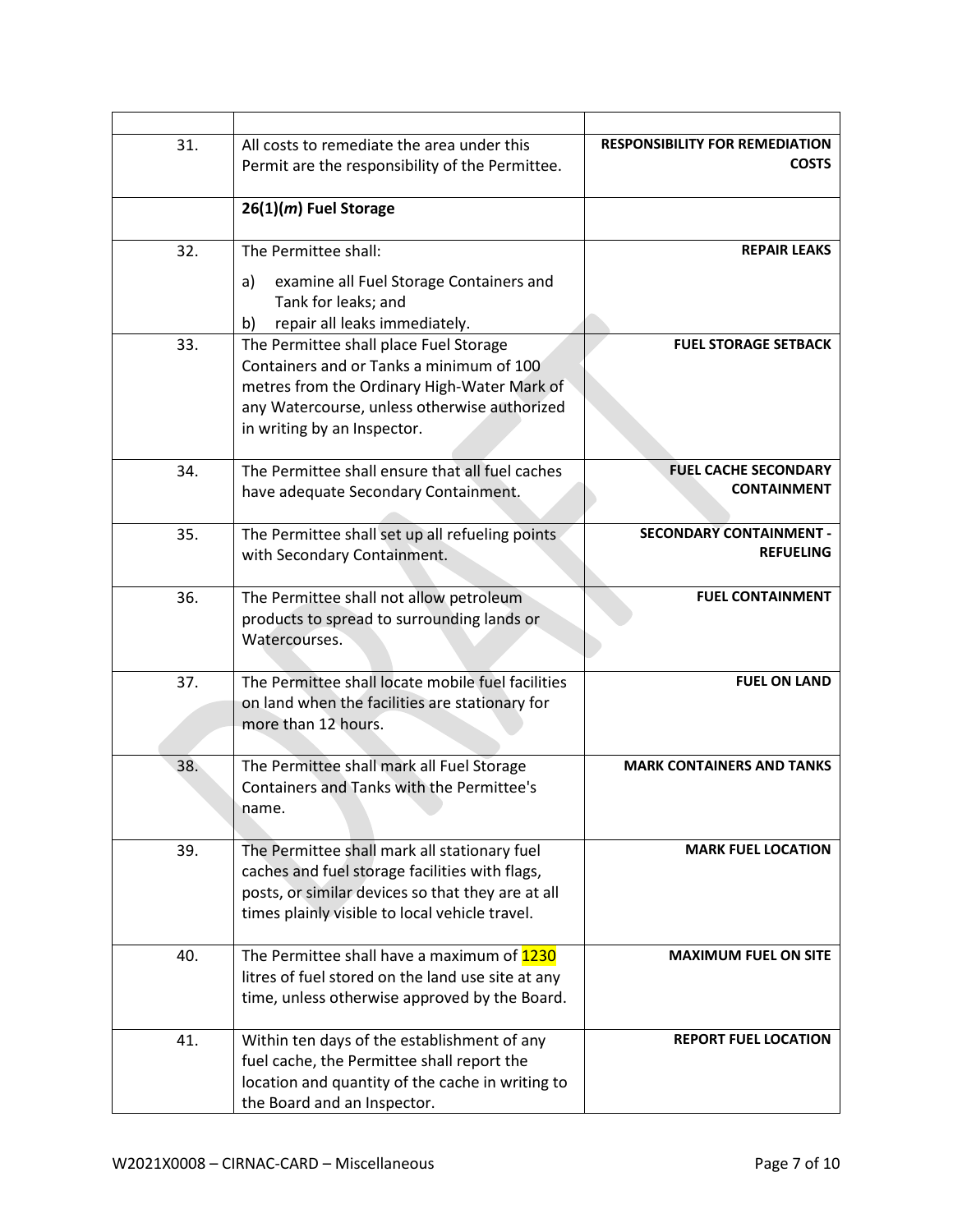| 42. | The Permittee shall seal all outlets of Fuel<br>Storage Containers and store the containers on<br>their sides with the outlets located at 3 and 9<br>o'clock, except for containers currently in use.                                                                                                                                                                                                                                                                                                                                                                                                                                                                                                                                                 | <b>SEAL OUTLET</b>            |
|-----|-------------------------------------------------------------------------------------------------------------------------------------------------------------------------------------------------------------------------------------------------------------------------------------------------------------------------------------------------------------------------------------------------------------------------------------------------------------------------------------------------------------------------------------------------------------------------------------------------------------------------------------------------------------------------------------------------------------------------------------------------------|-------------------------------|
| 43. | The Permittee shall comply with the Spill<br>Contingency Plan, once approved, and shall<br>annually review the plan and make any<br>necessary revisions to reflect changes in<br>operations, technology, chemicals, or fuels, or<br>as directed by the Board. Revisions to the plan<br>shall be submitted to the Board for approval.                                                                                                                                                                                                                                                                                                                                                                                                                  | <b>SPILL CONTINGENCY PLAN</b> |
| 44. | Prior to commencement of the land-use<br>operation the Permittee shall ensure that spill-<br>response equipment is in place to respond to<br>any potential spills.                                                                                                                                                                                                                                                                                                                                                                                                                                                                                                                                                                                    | <b>SPILL RESPONSE</b>         |
| 45. | All equipment that may be parked for two<br>hours or more, shall have a haz-mat/drip tray<br>under it or be sufficiently diapered. Leaky<br>equipment shall be repaired immediately.                                                                                                                                                                                                                                                                                                                                                                                                                                                                                                                                                                  | <b>DRIP TRAYS</b>             |
| 46. | The Permittee shall clean up all leaks, spills, and<br>contaminated material immediately                                                                                                                                                                                                                                                                                                                                                                                                                                                                                                                                                                                                                                                              | <b>CLEAN UP SPILLS</b>        |
| 47. | During the period of this Permit, if a spill occurs<br>or is foreseeable, the Permittee shall:<br>a) implement the approved Spill Contingency<br>Plan;<br>report it-immediately using the NU-NT Spill<br>b)<br>Report Form by one of the following<br>methods:<br>Telephone: (867) 920-8130<br>Fax: (867) 873-6924<br>E-mail: spills@gov.nt.ca<br><b>Online: Spill Reporting and Tracking</b><br>Database<br>within 24 hours, notify the Board and an<br>C)<br>Inspector; and<br>within 30 days of initially reporting the<br>d)<br>incident, submit a detailed report to the<br>Board and an Inspector, including<br>descriptions of causes, response actions,<br>and any changes to procedures to prevent<br>similar occurrences in the future. Any | <b>REPORT SPILLS</b>          |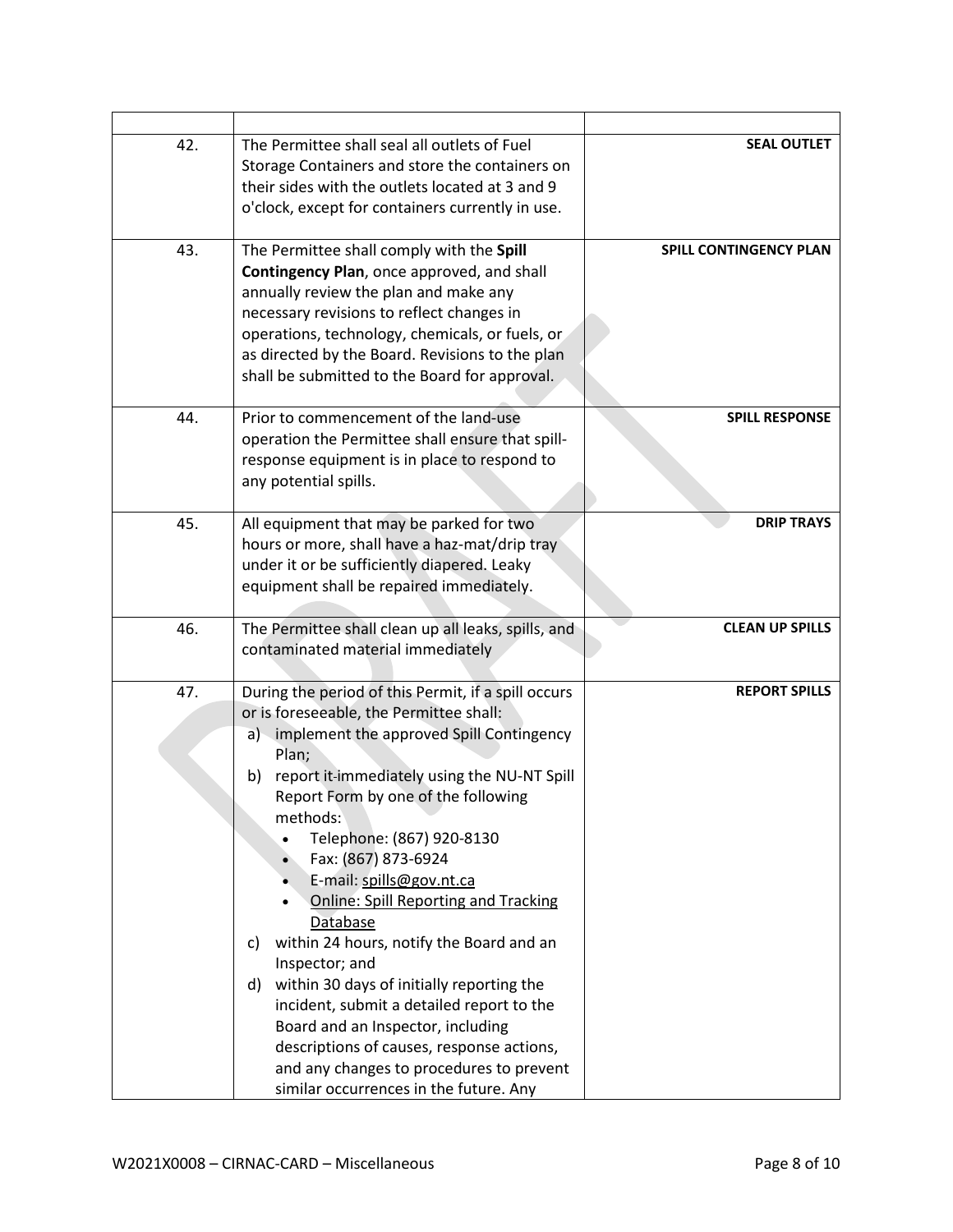|     | updates to this report shall be provided to                                                                                                                                                                                                                                                                                                                                                                                             |                                                  |
|-----|-----------------------------------------------------------------------------------------------------------------------------------------------------------------------------------------------------------------------------------------------------------------------------------------------------------------------------------------------------------------------------------------------------------------------------------------|--------------------------------------------------|
|     | the Board and an Inspector in writing as<br>changes occur.                                                                                                                                                                                                                                                                                                                                                                              |                                                  |
|     |                                                                                                                                                                                                                                                                                                                                                                                                                                         |                                                  |
|     | 26(1)(n) Methods and Techniques for Debris<br>and Brush Disposal                                                                                                                                                                                                                                                                                                                                                                        |                                                  |
| 48. | The Permittee shall not clear any vegetation.                                                                                                                                                                                                                                                                                                                                                                                           | <b>NO CLEARING</b>                               |
|     | $26(1)(o)$ Restoration of the Lands                                                                                                                                                                                                                                                                                                                                                                                                     |                                                  |
| 49. | All outstanding liabilities and obligations of the<br>Permittee in relation to work performed or<br>required to be performed under Land Use<br>Permit W2014X0004 are fully incorporated into<br>and subsumed under this Permit, and the<br>Permittee must therefore complete the<br>restoration and other obligations set out in or<br>incurred under Permit W2014X0004, as well as<br>such further obligations as may be set out in or | <b>TRANSFER OF LIABILITIES</b>                   |
|     | incurred under this Permit.                                                                                                                                                                                                                                                                                                                                                                                                             |                                                  |
| 50. | Prior to the end of the land-use operation, the<br>Permittee shall complete all cleanup and<br>restoration of the lands used.                                                                                                                                                                                                                                                                                                           | <b>FINAL CLEANUP AND RESTORATION</b>             |
| 51. | Prior to the end of the land-use operation, the<br>Permittee shall prepare the site in such a<br>manner as to facilitate natural revegetation.                                                                                                                                                                                                                                                                                          | <b>NATURAL VEGETATION</b>                        |
|     | $26(1)(p)$ Display of Permits and Permit<br><b>Numbers</b>                                                                                                                                                                                                                                                                                                                                                                              |                                                  |
| 52. | The Permittee shall display a copy of this Permit<br>in each campsite established to carry out this<br>land-use operation.                                                                                                                                                                                                                                                                                                              | <b>DISPLAY PERMIT</b>                            |
| 53. | The Permittee shall keep a copy of this Permit<br>on hand at all times during this land-use<br>operation.                                                                                                                                                                                                                                                                                                                               | <b>COPY OF PERMIT</b>                            |
|     | $26(1)(q)$ Biological and Physical Protection of<br>the Land                                                                                                                                                                                                                                                                                                                                                                            |                                                  |
| 54. | If nesting areas are encountered during the<br>course of operations, the Permittee shall<br>minimize all activity so as to not disturb them.                                                                                                                                                                                                                                                                                            | <b>MIGRATORY BIRD</b><br><b>NEST DISTURBANCE</b> |